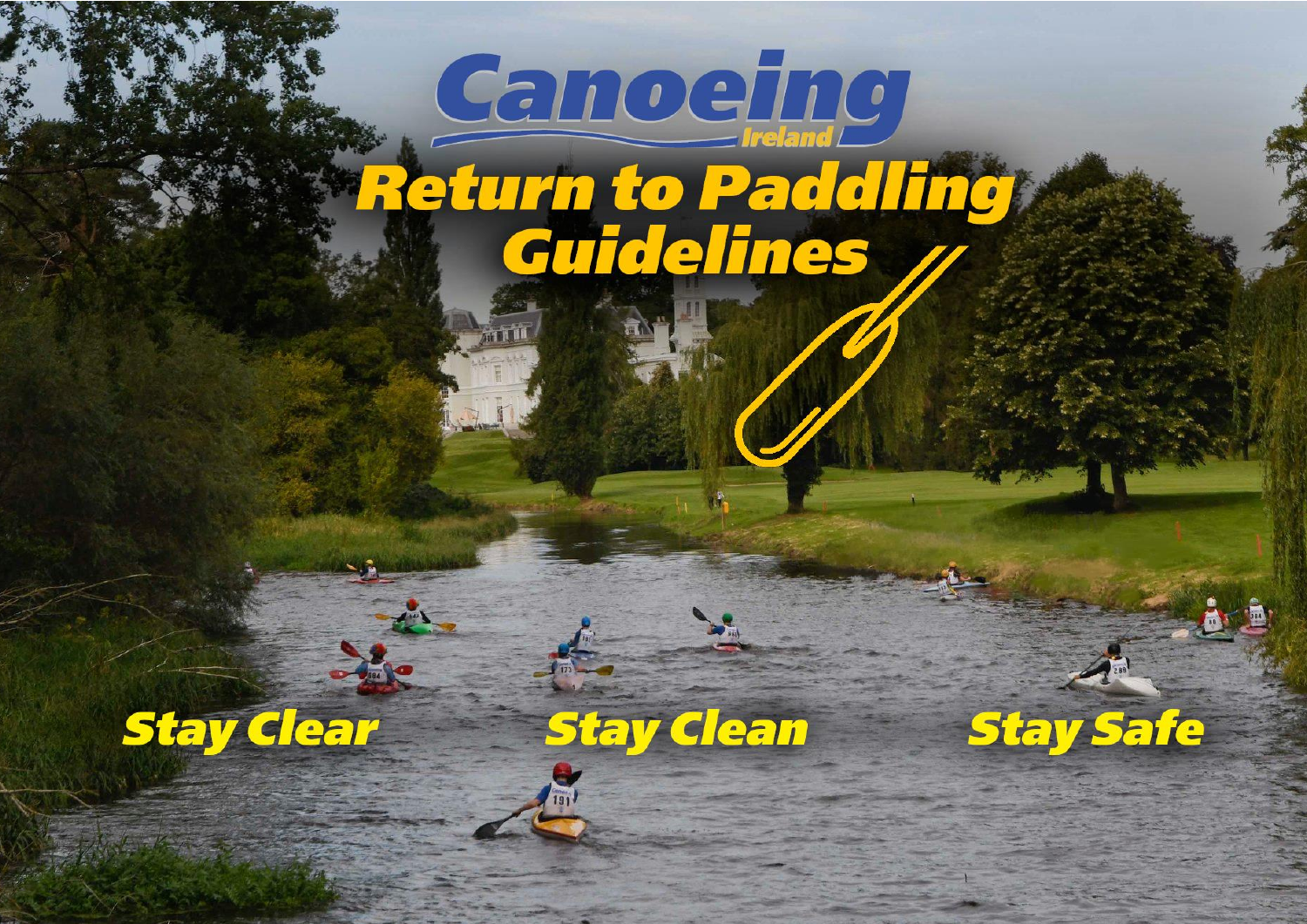## **Key Considerations to get back on the water**









**Follow government and HSE advice and make responsible decisions**

**Maintain Social Distancing where possible** **Observe hygiene rules**

**If in doubt – Don't go out**

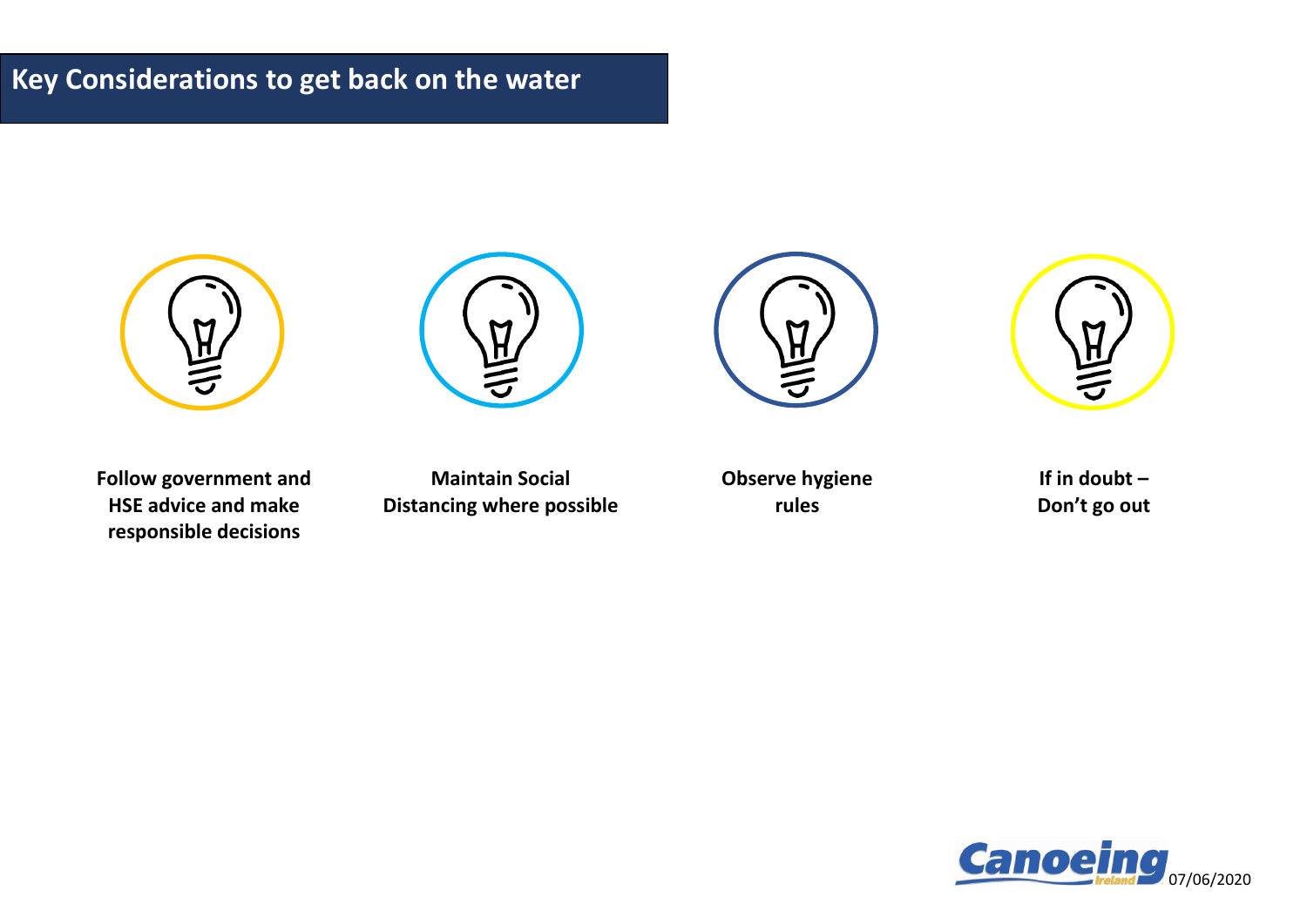## **Return to Paddlesports: June Update**



**Outdoor Activity** Organised outdoor paddling activity including contact sport can resume for *all.* Events for 100-200 depending on venue



**Travel** You can travel between counties in Ireland.



**Competition** Events with 100 attendants may take place. 200 in outdoor venues with a capacity of 5,000



**Executed**<br>Property Organised outdoor sports gatherings with 15 people may take place. **Outdoor Gatherings** Organised outdoor gatherings with up to 15 people may take place.



**At indeeps I dentited** Consideration required for underlying health in the unit of underlying health  $\sim$ facilities for individual training only. **Indoor Facilities** Use of indoor changing



**Tea Equipment Gata** Equipment sharing permitted in disinfected before and after each use. **Shared Equipment Outdoors** Equipment sharing permitted if

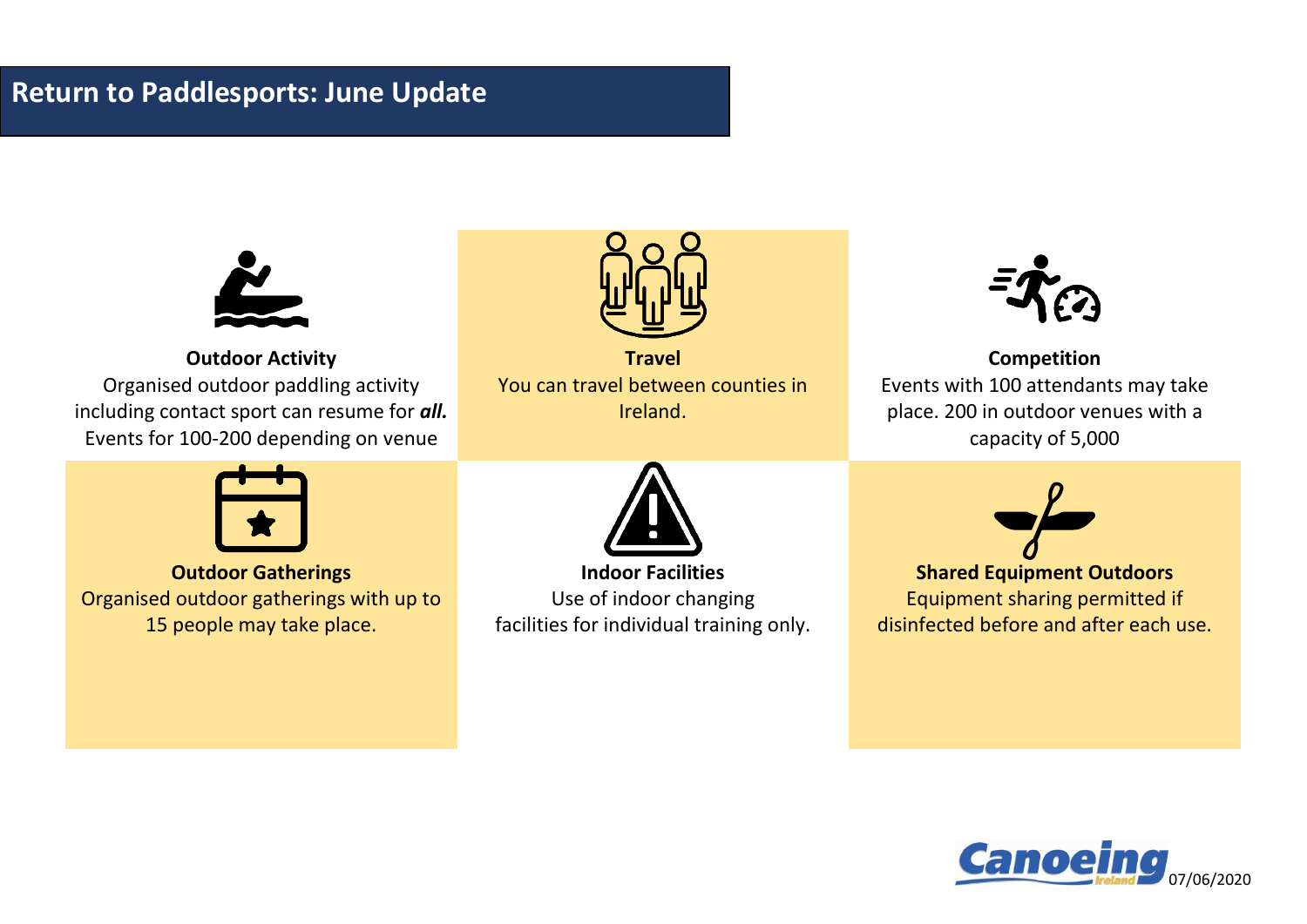| <b>ACTIVITY</b>                                                       |                                 | <b>DETAILS</b>                                                                                                                                                                                                                                                                                                                                                                |
|-----------------------------------------------------------------------|---------------------------------|-------------------------------------------------------------------------------------------------------------------------------------------------------------------------------------------------------------------------------------------------------------------------------------------------------------------------------------------------------------------------------|
| <b>Social Distancing</b>                                              |                                 | Always follow social distancing protocols where possible including safe hygiene practices and use of PPE                                                                                                                                                                                                                                                                      |
| <b>Contact Tracing</b>                                                |                                 | All participants/members should have contact details recorded for contact tracing purposes                                                                                                                                                                                                                                                                                    |
| <b>Pod Systems</b>                                                    |                                 | Pods are groups of people from two or more households involved in an activity where social distancing is not always<br>possible. Care should be taken to socially distance from one another as much as is possible within the Pod including<br>the use of facemasks when off the water, considerations to time spent at the activity. Pods should not mix with other<br>pods. |
| <b>Recreational, Educational &amp;</b><br><b>Competitive Training</b> | <b>U18s</b>                     | Pods of 15 including supervision                                                                                                                                                                                                                                                                                                                                              |
|                                                                       | <b>Adult</b>                    | Pods of 15 including supervision                                                                                                                                                                                                                                                                                                                                              |
| <b>Contact Sports Training</b>                                        |                                 | Training which involves contact (i.e. rescues) is permitted                                                                                                                                                                                                                                                                                                                   |
| <b>Outdoor Gatherings</b>                                             |                                 | Yes                                                                                                                                                                                                                                                                                                                                                                           |
| <b>Club/Non-Elite Outdoor</b><br><b>Competition</b>                   | 7 <sup>th</sup> June            | No Spectators. Juniors & Vulnerable adults may have one accompanying person onsite.                                                                                                                                                                                                                                                                                           |
|                                                                       |                                 | Events with 100 attendants may take place. 200 in outdoor venues with a capacity of 5,000                                                                                                                                                                                                                                                                                     |
| <b>Travel from Home</b>                                               |                                 | <b>Inter-county Travel Permitted</b>                                                                                                                                                                                                                                                                                                                                          |
| <b>Rescuing</b>                                                       | <b>Self</b>                     | Yes - self-rescue should be encouraged at all times where possible                                                                                                                                                                                                                                                                                                            |
|                                                                       | <b>Assisted</b>                 | Only if necessary for training or safety purposes. PPE should be worn where possible during rescues.                                                                                                                                                                                                                                                                          |
| <b>Equipment</b>                                                      | Own                             | Yes                                                                                                                                                                                                                                                                                                                                                                           |
|                                                                       | <b>Shared</b>                   | Yes - Strict cleaning protocols must be followed before and after use of shared equipment.                                                                                                                                                                                                                                                                                    |
| Location                                                              | <b>Flat Water</b>               | Yes                                                                                                                                                                                                                                                                                                                                                                           |
|                                                                       | <b>Moving Water</b>             | Yes                                                                                                                                                                                                                                                                                                                                                                           |
| <b>Indoor Facilities</b>                                              | <b>Changing/Shower</b>          | <b>Nos</b>                                                                                                                                                                                                                                                                                                                                                                    |
|                                                                       | <b>Toilets</b>                  | Essential toilet facilities can open                                                                                                                                                                                                                                                                                                                                          |
|                                                                       | Kitchen/Catering<br><b>Area</b> | <b>No</b>                                                                                                                                                                                                                                                                                                                                                                     |
|                                                                       | <b>Indoor Training</b>          | Individual indoor training in 'pod-of-one' system (Individual, physically distanced, non-contact activity, completed                                                                                                                                                                                                                                                          |
|                                                                       | Area                            | in a pre-defined area, within a controlled environment and without the sharing of equipment.) Note 1                                                                                                                                                                                                                                                                          |

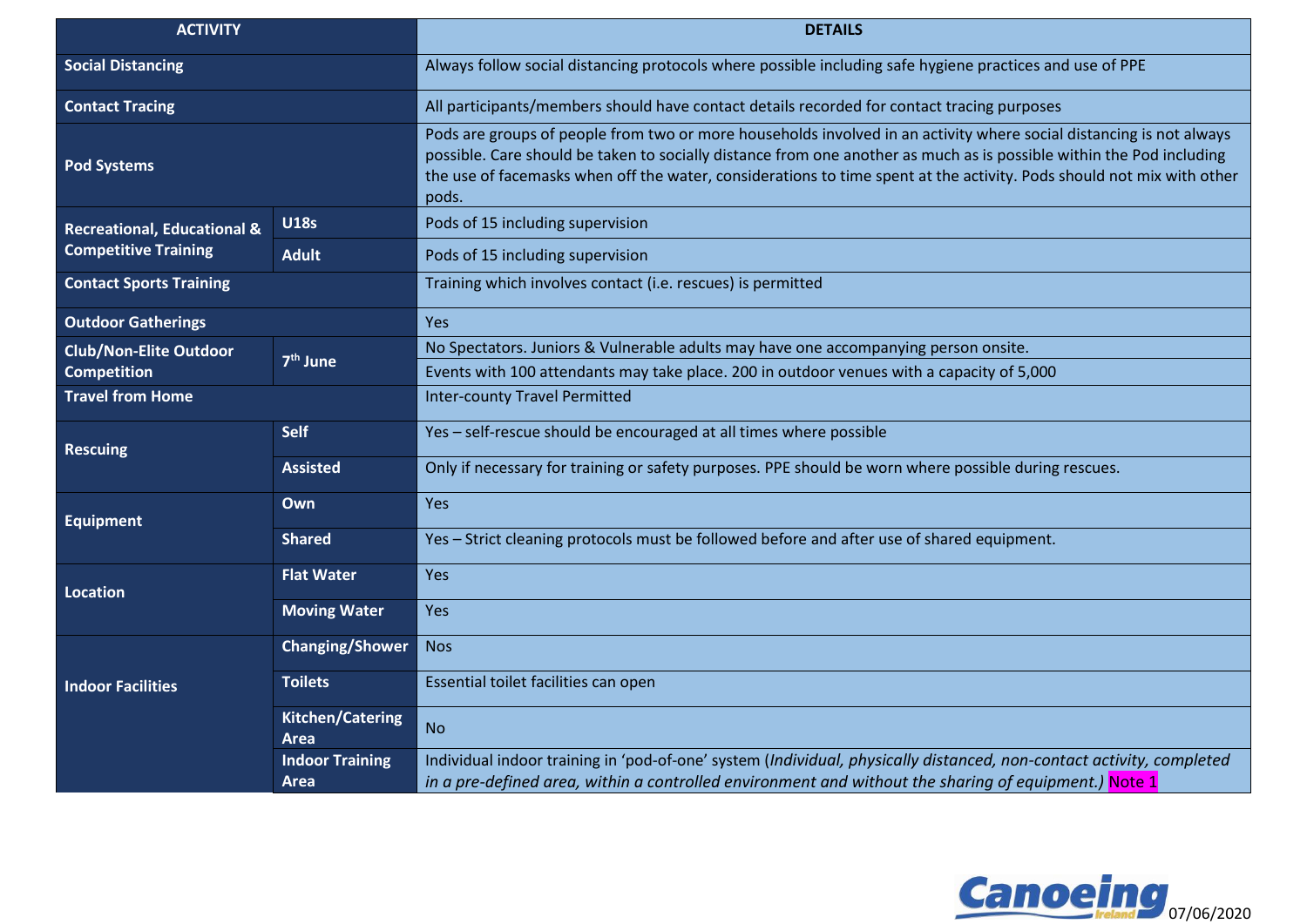### *Note 1: Individual Indoor Training from June 7th -*

#### **Defining Individual Training**

Sporting Organisations acknowledge the need to tailor their approach to delivery to reflect the various levels of Covid 19 in the Community. There should be clear differences in the level and nature of sporting activity between the higher and lower elements of the Framework.

To date Sporting Bodies have developed and implemented robust Return to Sport Protocols addressing the necessary public health requirements. These Organisations remain best placed to develop sport specific protocols that minimise the potential risk associated with individual training.

To assist the sector the Expert Group recommends the adoption of the 'pod of one' concept.

This concept can be defined as '*Individual, physically distanced, non-contact activity, completed in a pre-defined area, within a controlled environment and without the sharing of equipment.* 

The following additional risk mitigation measures are also recommended for protocol adoption.

These measures aim at clearly differencing sporting activity between the higher and lower levels of the Framework while also distinguishing the activity from 'traditional exercise and dance classes' which are not permissible in certain levels.

- Staggered start and finish times combined with appropriate entry, exit and traffic management protocols to limit the interaction of participants at any one time.
- Prebooking of activity is essential. This includes the health screening of all participants (including coaches & support personnel).
- Reduction in the overall duration of the activity.
- Participants arrive ready to train and leave immediately (no changing room or shower use).
- Additional signage, hand sanitization stations and deep cleaning implemented.
- No equipment sharing in any circumstances.
- Activity should take place in a predefined area which is visually marked out and directionally signed.
- The space required in this area should reflect the nature and intensity of the activity.
- There should be in excess of 2m social distancing between each of the predefined areas.
- The Cleaning & Ventilation of facilities should be conducted in accordance with the Governments most recent Work Safely Protocol. Additional information can also be found in the appendixes of this documents.

#### **One to One Training**

In the event of one to one training between a participant and instructor/coach, the following additional items to those outlined above should also be implemented. Any demonstration of equipment or technique should ensure that a minimum of 2m social distancing is maintained.

- Individual equipment should not be shared.
- In the case of fixed equipment, cleaning of such equipment **must** be completed immediately after demonstration and before the individual participant uses.
- There should be no hands-on adjustments or physical contact during training sessions.
- Coaches and trainers are asked to refer to the HSE guidance on wearing of face coverings, which is available here[. Info on face coverings](https://www2.hse.ie/conditions/coronavirus/face-coverings-masks-and-covid-19/when-to-wear.html)

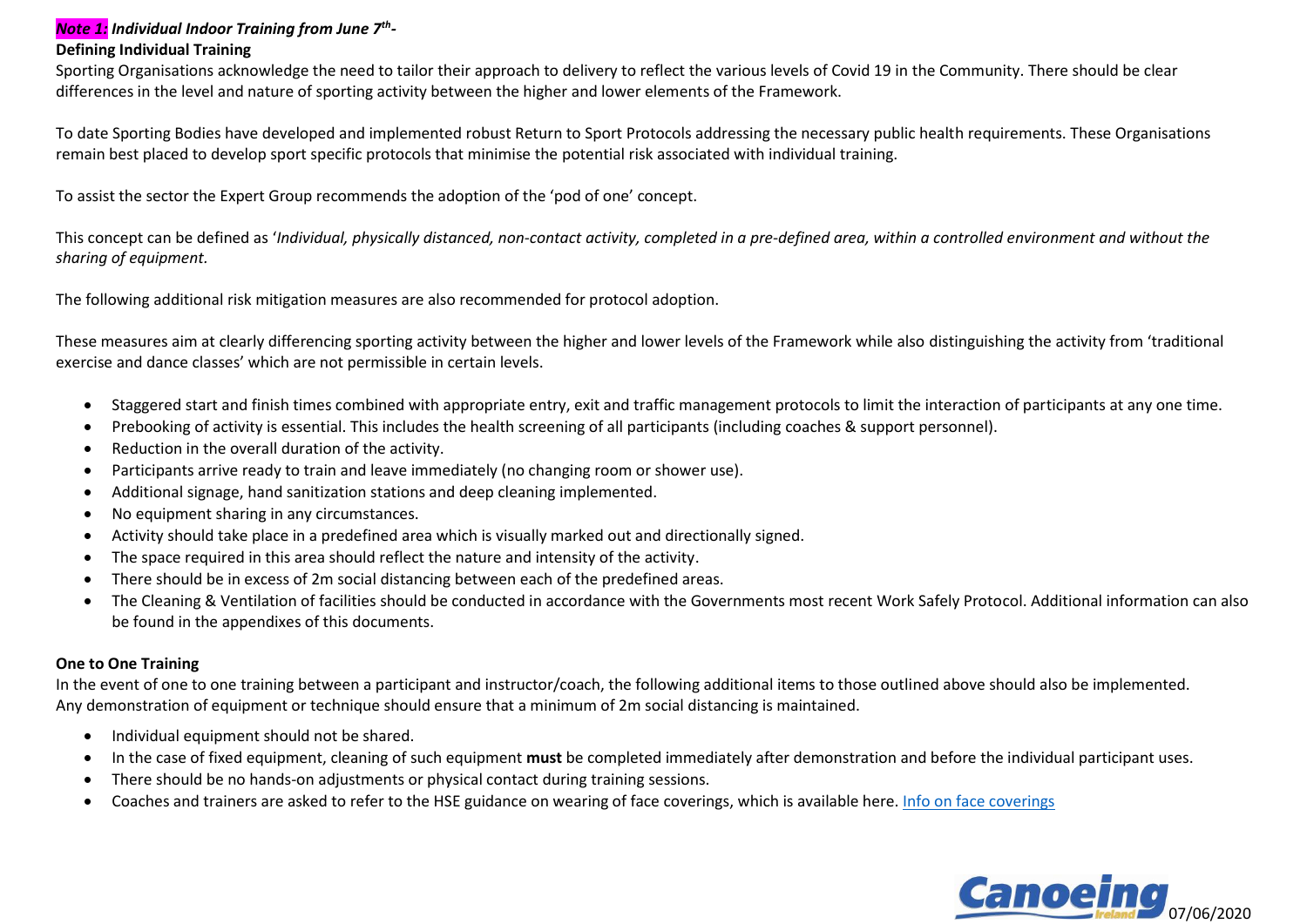#### **Additional Points:**

- It is important to note that Sporting Organisations wishing to carry out one to one or individual training indoors should incorporate the guidance outlined in this document into their existing Covid 19 Return to Work and Return to Training Policies and Procedures. This document is not sufficient in isolation.
- The ongoing allowance of indoor activity will be dictated by the Public Health Situation and whether sporting facilities are open.
- This guidance applies to the indoor sporting activity of National Governing Bodies of Sport (NGBs) and the Network of Local Sports Partnerships (LSPs).
- The training must be supervised by a coach or a trainer accredited by the relevant NGB / LSP.
- NGBs / LSPs will have responsibility for approving the training activities to be undertaken. Sport Ireland is available to provide guidance to Sport Ireland recognised NGBs/LSPs where required.
- NGBs/LSPs must give an assurance that protective measures will be strictly adhered to and that they have the resources locally to monitor compliance by clubs and groups.
- Any club or group that is not in a position to apply these measures or enforce them should not hold training sessions.
- This continues to be on an opt-in basis for participants.
- Records should be maintained for all cleaning

#### **Considerations for Activity**

#### **Equipment**

- Ensure that paddle sport PPE (Personal Protective Equipment) is fitted correctly this can be done by instruction and demo without the need for physical contact, PFD can be check by the person wearing the PFD by placing the thumbs under the shoulder straps and lifting up there should be little to no upward movement in the PFD.
- Consider the equipment that you are using, does the paddle craft you are using allow for ease of rescue and can you get someone back into or on the boat/board while maintaining social distancing.
- Consider the addition of increase flotation (airbags) to reduce the weight of the kayak/canoe by reducing the volume of water that it can hold.
- Can an individual be instructed to carry out a self-rescue by a more experienced person? Can a member of a person's household unit be guided to help the person get back on or into the boat/board.
- Can you carry additional methods of bailing a kayak/canoe so that people bail the water out and not need external intervention to empty the boat.
- Has all equipment undergone a rigorous cleaning and disinfection process especially soft material equipment in accordance with the manufacturer's guidelines?

#### **People**

- Are these people physically healthy, and are they showing any symptoms or Covid-19?
- Are the skills sets of the people suitable for the environment you are in? Are these people able to self-rescue?
- Can these people be guided/instructed to self-rescue with direction form a more experienced paddler?
- Can these people swim to a suitable location where they can empty and/or re-enter their canoe/kayak/board without assistance form some else or with the help of a member from their household unit.